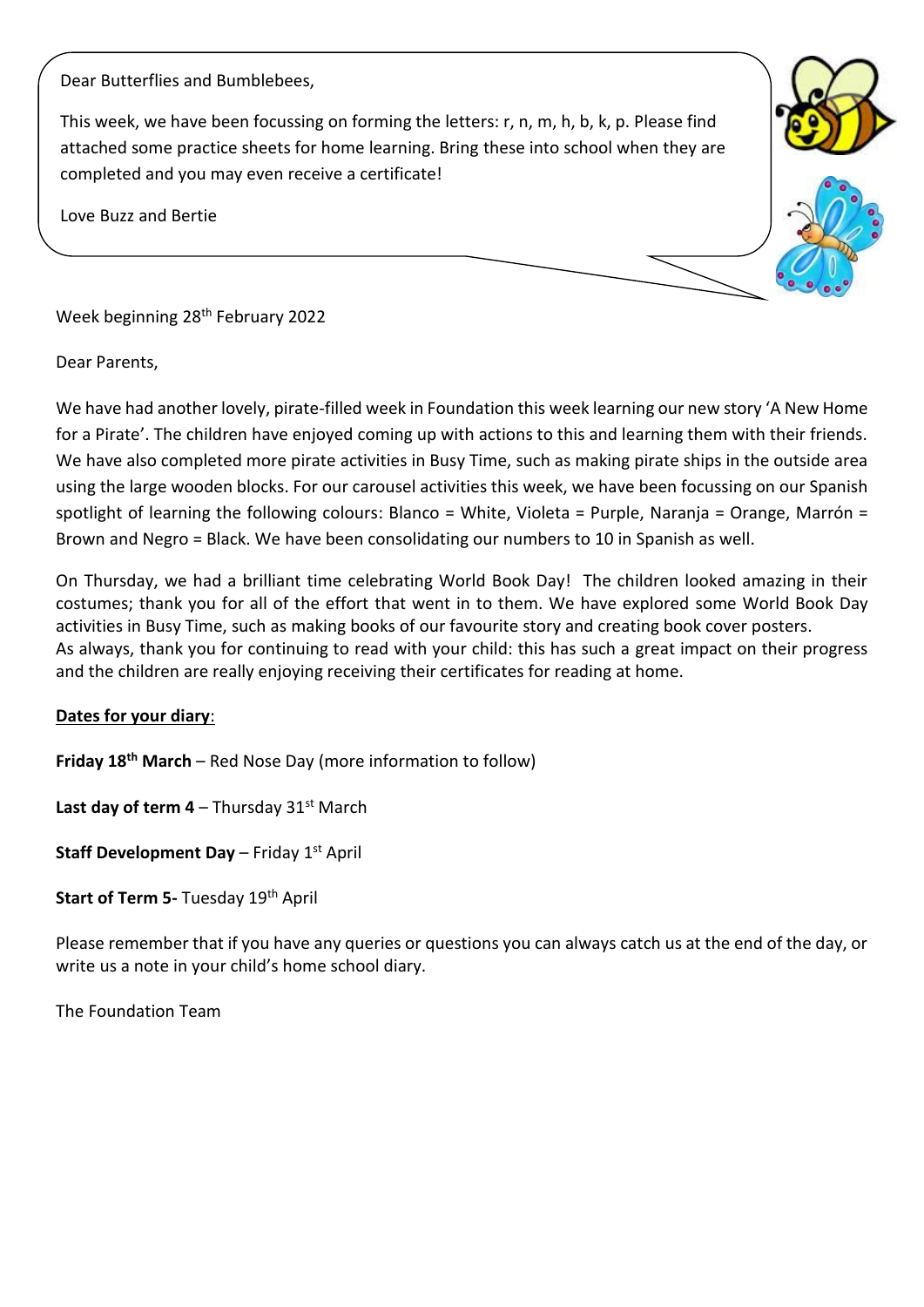## **Handwriting Activity One Armed Robot Letters**



Trace over the letters in the boxes below.